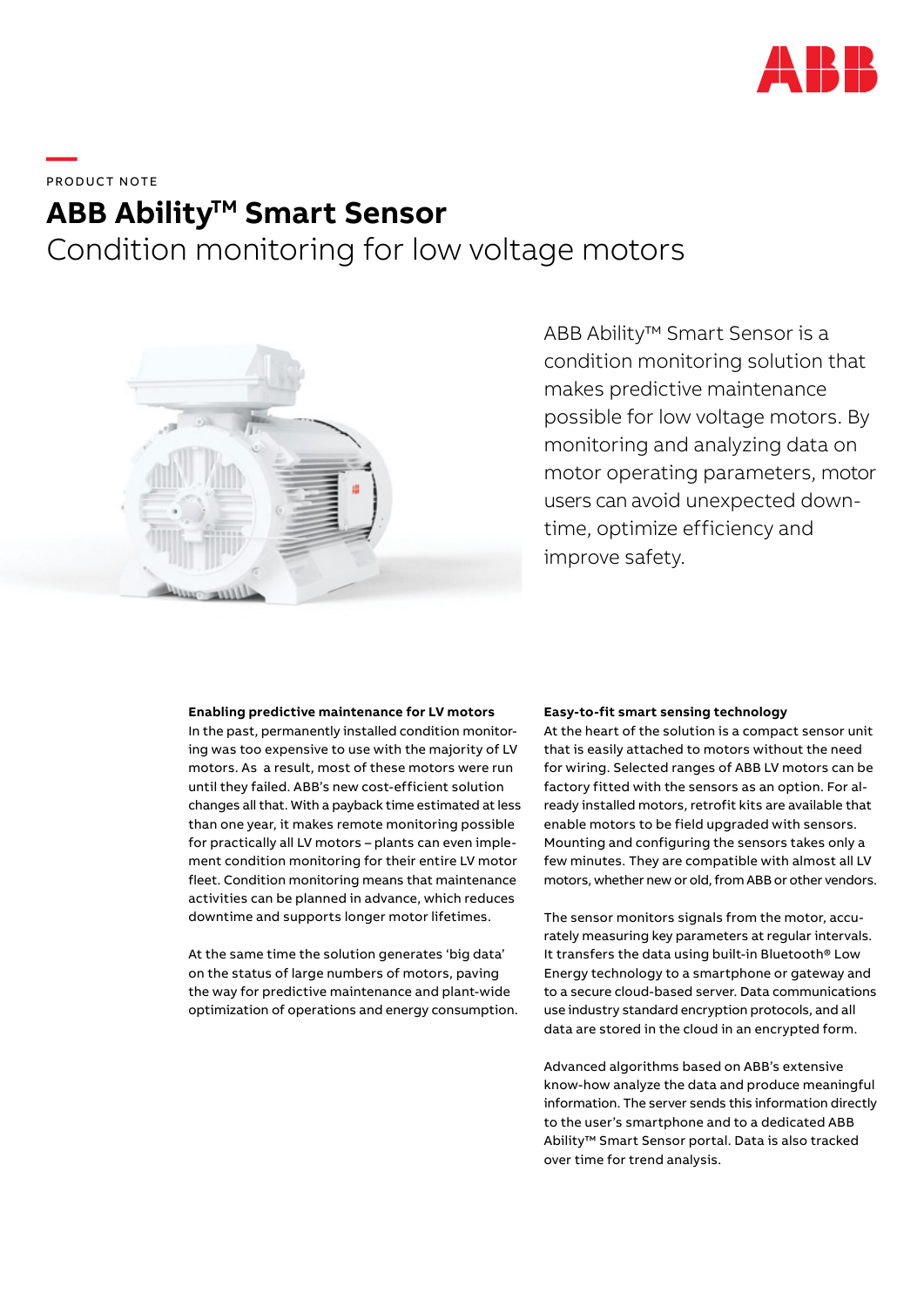

## **Intuitive interface**

Users can check the status of their motors at any time with their smartphone via the ABB Ability<sup>™</sup> Smart Sensor app. The interface includes a 'traffic light' display to give a quick overview of all the motors that are being monitored. Users also receive clear recommendations on how to optimize maintenance and save costs.

## **RED**

Critical issue – failure likely soon. Take action as soon as possible.

# **YELLOW**

Operation can continue but the motor should be watched closely and serviced at the next possible opportunity.

## **GREEN**

Motor fine – operation can continue.

## **Smart motors and intelligent maintenance**

ABB Ability™ Smart Sensor converts machines that have always been rather simple into smart, wirelessly connected devices. It provides meaningful information on motor condition and performance, enabling users to put intelligence into their maintenance. Plants can now plan maintenance according to actual needs rather than on the basis of time intervals or operating hours alone. This cuts maintenance costs and reduces or even eliminates unplanned stops.

There are also opportunities to optimize motors' energy consumption. By combining data on the energy consumption levels of individual motors with plant operating information, it is possible to select the most appropriate motors to cut energy costs. The solution supports plant operators' efforts to reduce their overall cost of motor ownership.

#### **Factory of the future with digital powertrains**

Smart, connected factories are the future of manufacturing. ABB Ability™ connects users to the power of the Industrial Internet of Things (IIoT). ABB Ability™ can combine data collected by the motor sensor with data from other connected equipment, such as variable-speed drives and pumps. This data can be accessed and analyzed remotely, providing deeper insight into the health of the entire process. ABB offers a unique digital advantage by combining connectivity and data analytics with industrial expertise to make operations efficient, predictable and safe.

—

01 ABB's condition monitoring solution for LV motors: The ABB Ability™ Smart Sensor transmits data via a smartphone or gateway to a secure cloud service. Algorithms analyze the data and convert it into meaningful information, which is sent to the user's smartphone and customer portal.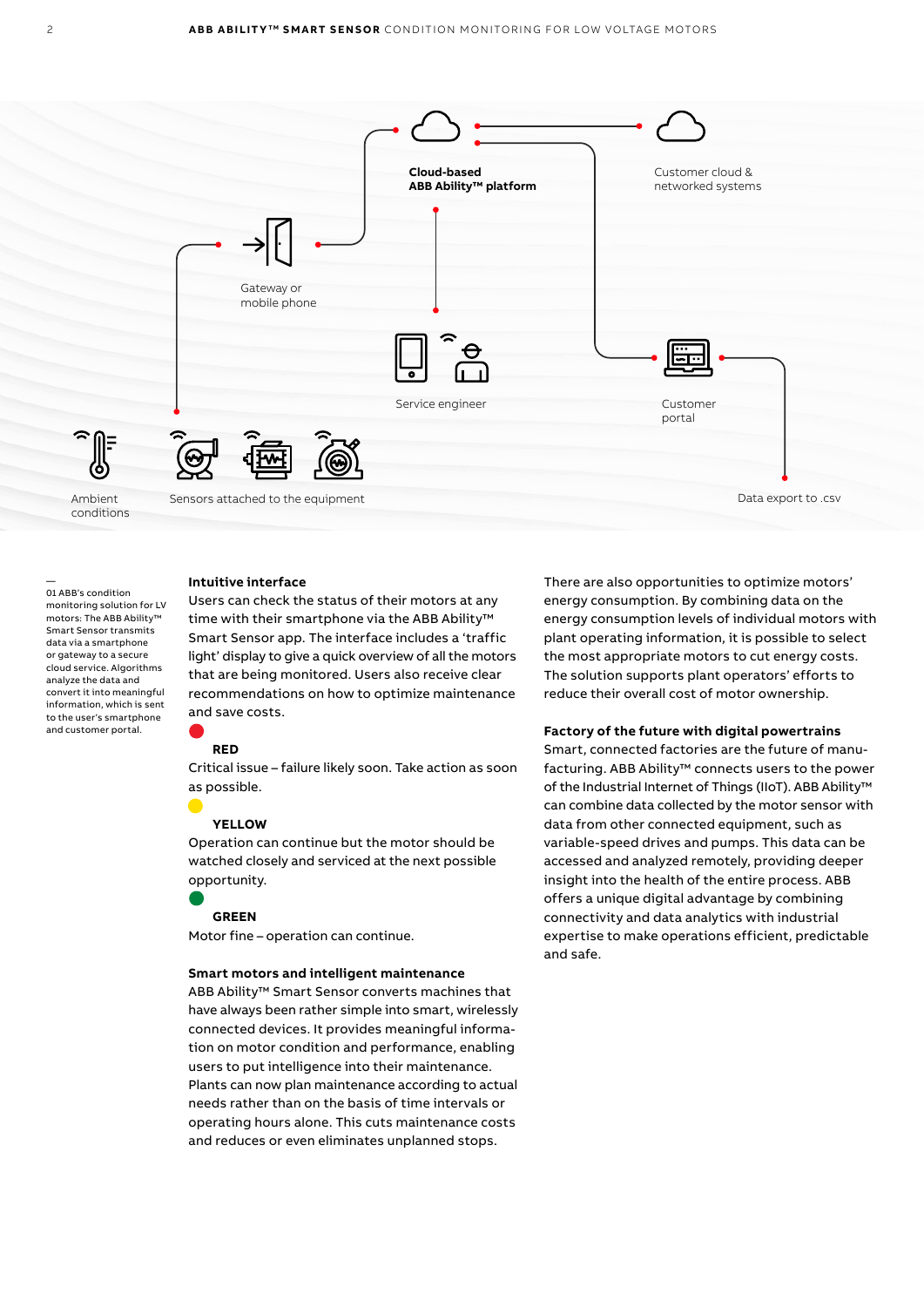| <b>Parameters</b>                              | <b>Description</b>                                  | Availability            |
|------------------------------------------------|-----------------------------------------------------|-------------------------|
| <b>Measured parameters</b>                     |                                                     |                         |
| Vibration: axial, radial, tangential           | mm/s or inch/sec, rms                               | ٠                       |
| Skin temperature                               | °C or °F                                            |                         |
| Magnetic field                                 | (Data not shown; used in calculations)              |                         |
| Accoustic signals                              | (Data not shown; used in calculations)              |                         |
| Time                                           | MM:dd:hh:mm:ss                                      | ٠                       |
| Vibration fft and time waveform                | Special report                                      | ۰                       |
| <b>Calculated health parameters</b>            |                                                     |                         |
| Overall motor condition                        | Traffic light for consolidated status               | $\bullet$               |
| Overall vibration                              | Traffic light, mm/s or inch/sec, rms                | ٠                       |
| Bearing condition                              | Traffic light, integer value                        | ٠                       |
| Misalignment                                   | Traffic light, %                                    | ٠                       |
| Unbalance                                      | Traffic light                                       | ۰                       |
| Bent shaft                                     | Traffic light                                       | $\bullet$               |
| Rotor winding health                           | Traffic light                                       | $\qquad \qquad \bullet$ |
| <b>Calculated operating parameters</b>         |                                                     |                         |
| Output power                                   | kW                                                  | ٠                       |
| Operating hours                                | Hours                                               | ٠                       |
| Number of starts                               | Integer value                                       |                         |
| Speed                                          | Revolutions per minute (rpm)                        |                         |
| Motor supply frequency                         | Hz                                                  |                         |
| Loading                                        | % of name plate full load power                     | $\bullet$               |
| Torque                                         | Nm                                                  | $\bullet$               |
| Direction of rotation                          | Clockwise / counterclockwise                        | ۰                       |
| Maintenance advice                             |                                                     |                         |
| Alerts, alarms, reminders                      | In app, per e-mail, push, webhook                   | ٠                       |
| Regreasing                                     | Remaining hours until next regreasing               | ٠                       |
| Sensor unit and battery status                 |                                                     |                         |
| <b>Certifications</b>                          |                                                     |                         |
| IP 66                                          |                                                     | ٠                       |
| CЕ                                             |                                                     |                         |
| FCC, UL, C-UL                                  |                                                     |                         |
| NEC Intrinsically Safe                         | Class 1, Div. 2                                     | $\bullet$               |
| <b>IECEx Intrinsically Safe</b>                | Ex iB IIB T4 Gb, -40 $\degree$ C to +80 $\degree$ C | $\bullet$               |
| Compatibility                                  |                                                     |                         |
| Induction motors                               | Frame sizes: 140-440 (NEMA), 56-450 (IEC)           | $\bullet$               |
| Permanent magnet/synchronous reluctance motors |                                                     | ۰                       |
| Safe area motors                               |                                                     |                         |
| Hazardous area motors                          |                                                     | ۰                       |
| Continuous and intermittent duty               |                                                     |                         |
| Fixed speed and variable speed                 |                                                     |                         |
| Old and new motors                             |                                                     |                         |
| ABB and non-ABB motors                         |                                                     |                         |

 $\bullet$  = AVAILABLE

• = AVAILABLE IN FUTURE RELEASE (2019)